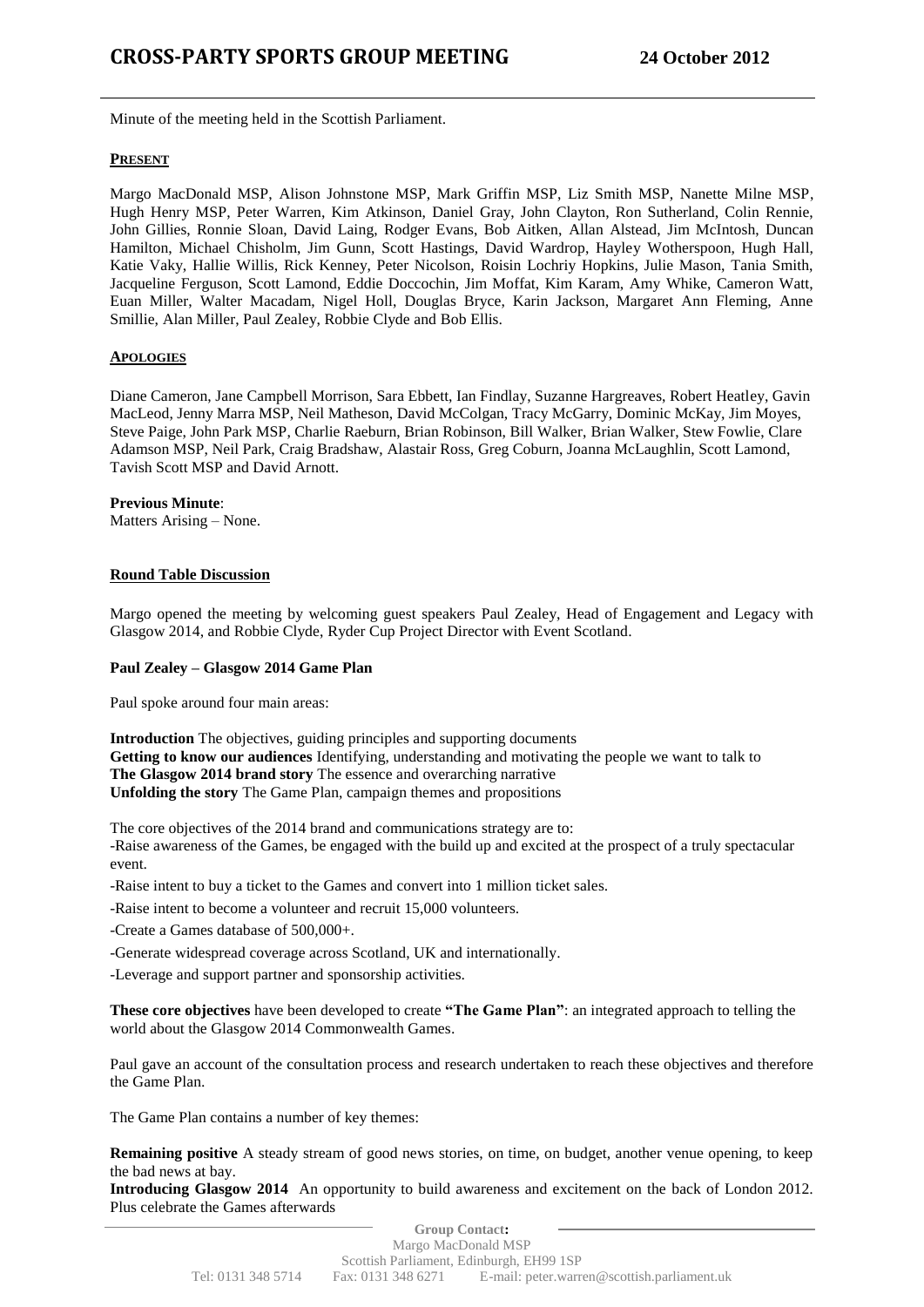**Benefiting from the Games** Invitations to individuals, communities and businesses to directly benefit from economic and health programmes.

**Contributing to the games** Two great ways to get involved and be at the heart of the Games; volunteering and the Queen's Baton Relay.

**Enjoying the sport** Elite athletes, Team Scotland and local heroes competing in one of the world's biggest sporting events.

**Enjoying the destination** Making the most of Glasgow and Scotland around the Games including the culture programme and Homecoming.

**Providing information** Clear, timely information about the events and what's happening.

Paul stated Glasgow's 2014's determination to convince 'the whole of Scotland' that

'The Commonwealth Games will be the biggest and most exciting sporting event ever to come to Scotland. It will be an unforgettable celebration of sport and culture. We are all invited and everyone has a part to play in making them a huge success.' This would be achieved via 'A major post Olympic Scotland-wide advertising-led campaign, supported by PR, digital and other channels'.

Paul asserted the critical importance of volunteers to The Game Plan, because 'The 15,000 volunteers are the heartbeat of any Games. They are the friendly faces and the behind-the-scene heroes that make for a seamless and enjoyable experience and leave a lasting impression on our visitors.'

He continued that The Queen's Baton Relay would have a vital part to play in every region of Scotland, making the populous 'Aware that the Commonwealth Games will be coming to their town, excited at the prospect of being part of it and nominating themselves or a friend to become a bearer.'

Paul ran through the details of the Cultural Programme, and outlined the benefits to tourism of 2014.

Margo thanked Paul and introduced the next speaker.

# **Robbie Clyde – The Ryder Cup 2014**

Robbie began by thanking the Cross Party Group on Sport for the opportunity to present. He noted that there were 702 days to go until the start of the Ryder Cup, and that Scots players were already mightily keen to be involved.

Robbie began by offering an overview of key numbers:

- -2014 would be only the second time the Cup had been held in Scotland
- -250,000 spectators were expected, over 60% of them from outside Scotland
- -It would be broadcast in 180 countries to an audience of 500 million people

Scotland had bid for the Cup in 2001. Strong governance and accountability were at the heart of the bid.

The Ryder Cup's three key benefits would be: Legacy; Event Experience; Economic Impact

Legacy had already begun, with Clubgolf a central tenet. Launched in 2003, the programme has now given 260,000 children the chance to play golf. In 2011 80% of Primary five pupils (260,000 children) played. There is no similar programme anywhere else in the world.

Margo asked whether monitoring was in place to see how many children took the game up after engaging with the programme. Robbie replied that monitoring was in place, and signs had been encouraging, particularly in terms of future club membership.

Robbie then outlined the context of the Ryder Cup from an Event Scotland viewpoint. Event Scotland had helped put on more than 35 golf tournaments since 2003, bringing in over £20m. Their tournament portfolio was an on-going project that looked more than a decade ahead.

He elaborated further on anticipated economic benefits. £100m would be brought into the Scottish economy in one week. The spending profile was high, particularly among American visitors.

The 1,000+ international accredited journalists present would help spread a good news story about Scotland, driving further tourism, golfing and otherwise.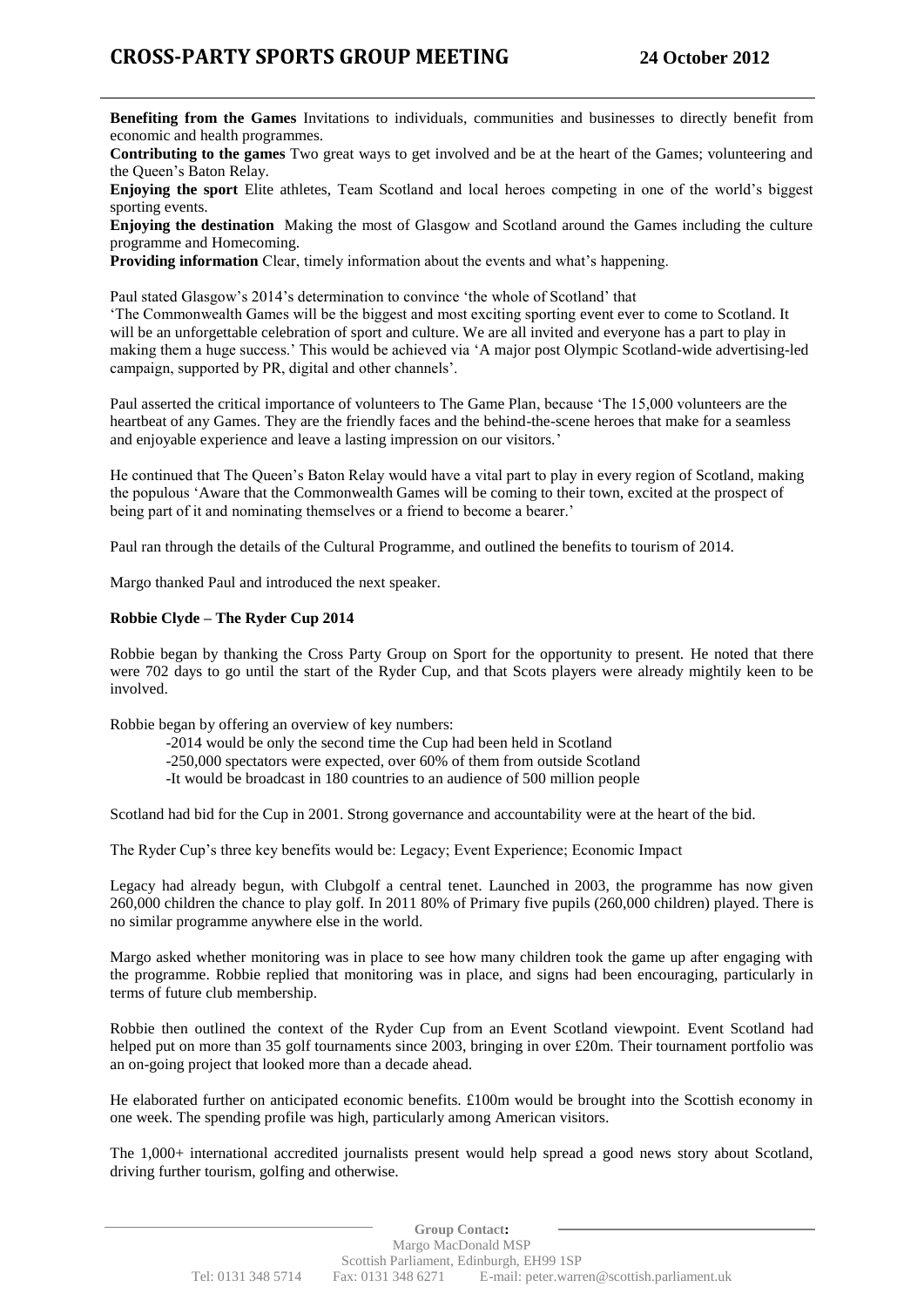No Ryder Cup host had yet succeeded in encouraging its wider country to embrace the tournament: this would be the first to do so.

Robbie then ran through the governance and accountability structures in place to ensure the smooth delivery of the event.

He finished by reiterating just how exciting 2014 would be: the Commonwealth Games and Ryder Cup were two of the two biggest events that Scotland could feasibly host.

Margo thanked all the speakers for their presentations and opened the floor for questions.

Margo started by asking Robbie whether the enormity of 2014 had meant other sports were clamouring to host major events that year. Robbie replied that this had not been the case; sports were well aware that the key was to have staggered events that each allowed different aspects of Scotland to shine.

With reference to a £10m sport legacy fund announced by the Scottish Government the previous day, Mark Griffin MSP asked who would administer the money, and who could qualify. Paul Zealey answered that the fund would be administered by **sport**scotland and is targeted at community-based groups. Alan Miller, of **sport**scotland, continued that information on the fund was now available on their website.

Dr John Gillies asked to what extent health targets featured in legacy plans such as those presented today. Paul Zealey replied that physical activity aims were built in. He had recently met with NHS CEOs and was confident that they would be working with 2014 to align messages. Sir Harry Burns (the Chief Medical Officer) was, helpfully, a vocal member of the 2014 Legacy Board. Robbie continued that having a major golf tournament represented a fine opportunity to re-engage those who had ceased being physically active, particularly older demographics.

Alison Johnstone MSP asked how 2014 would ensure that its venues, such as the Sir Chris Hoy Velodrome, would not end up in a poor state as happened with Edinburgh venues after the 1986 Games here? In particular she highlighted the plight of Meadowbank. Paul replied that two thirds of venues were already in place. An assessment on long-term use had been rigorously carried out on all venues, hence the decision not to build an athletics stadium but to adapt Hampden Park. A new facilities management strategy with Glasgow Life would also help. There were individual strategies too, such as that to market Glasgow as a world class cycle venue alongside London and Manchester. More widely, everything centred around public access – 10,000 people had attended the Hoy Velodrome on its first weekend.

Duncan Hamilton felt that a key test of legacy would be the affordability of sport facilities after the Games. Tom Bishop added that cycling facilities went beyond velodromes; an investment in off-road cycling tracks was required. Ron Sutherland spoke of a perceived need for an indoor multisport arena in his local area of the Borders.

Bob Ellis welcomed the presence in his area of the Junior Ryder Cup in 2014. Robbie Clyde confirmed Event Scotland's delight that the country would be hosting the tournament, an unusual achievement given it was hosted here as recently as 2010. A new Junior Ryder Cup Planning Group meets for the first time in early 2013.

Margo thanked the guest speakers and those present for a lively and positive discussion. Margo reminded those present about the Scottish Swimming and Save the Children Parliamentary Reception this evening.

The date of next Cross Party Group on Sport was November  $27<sup>th</sup>$  at 5.30pm.